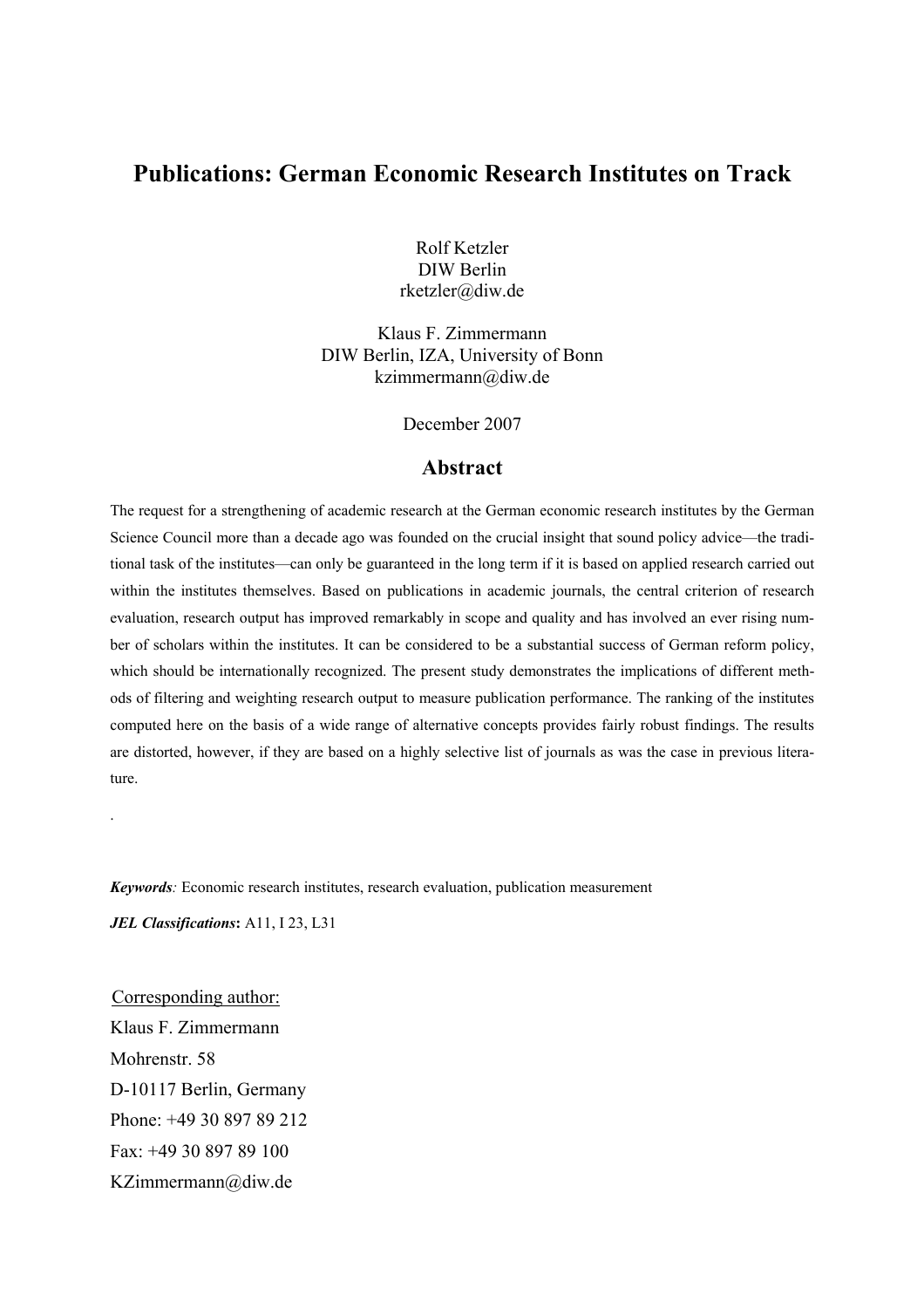## **1 Introduction**

Applied research, policy advice and service for the public are the main tasks of the publicly financed economic research institutes in Germany.[1](#page-1-0) The unique feature of these institutes is the close connection in their work between research and policy advice, but also the interrelationship between research, policy advice and service, and in contrast to government research bodies their political and academic independence. The institutes have expanded their research activities significantly over the last decade in order to meet the requirements of Leibniz Society (WGL) and the German Science Council ("Wissenschaftsrat") to improve their academic foundation. A strong scientific foundation is of key importance and significance for qualified advice on economic policy according to the German Science Council as outlined in its statement on the economic research institutes (Wissenschaftsrat, 1998). Scientific excellence is also the central criterion of the regular evaluations by independent, external evaluation committees, and a failure to meet the requirements entails the threat of losing public funding. Indeed, only sustained research activities can provide the basis for the high-quality policy advice and the excellent service that will stand up to global competition for the best national economic policies.

Outstanding research is also a necessary prerequisite for the national as well as the international visibility of the economic research institutes. Publications in peer-reviewed journals are generally regarded as evidence of scientific excellence. Recent studies by Steininger and Süßmuth (2005, 2006), Steininger (2007), as well as Keil and Huber (2004, 2007) have assessed the publication activities of the economic research institutes.2The studies by Steininger and Süßmuth (2006) as well as Steininger (2007), which were published exclusively in the *Handelsblatt*, the leading German daily newspaper for the business community, are indicators of the substantial public interest in the research efforts of the institutes and the increasing competitive climat that they face. These "Research ratings" also recommended by the

<span id="page-1-0"></span><sup>1</sup> See WGL (1999), p. 25.

<span id="page-1-1"></span><sup>&</sup>lt;sup>2</sup> There has been more research in the recent literature on rankings of university economics departments. See Coupe (2003) and Kalaitzidaki, Mamuneas and Stengos (2003) as examples for worldwide rankings. Beside rakings for U.S. Departments (see for example Thursby (2000)) there are also rankings of departments in Europe by Kalaitzidaki, Mamuneas and Stengos (2003) as well as Germany, Austria and Switzerland by Bommer and Ursprung (1998). Another set of studies focus on the ranking of individual researchers. In general, these studies use a citation based approach for ranking research output. An important recent study was provided by Ursprung and Zimmer (2007), who have evaluated the research output of the 27 best German economists.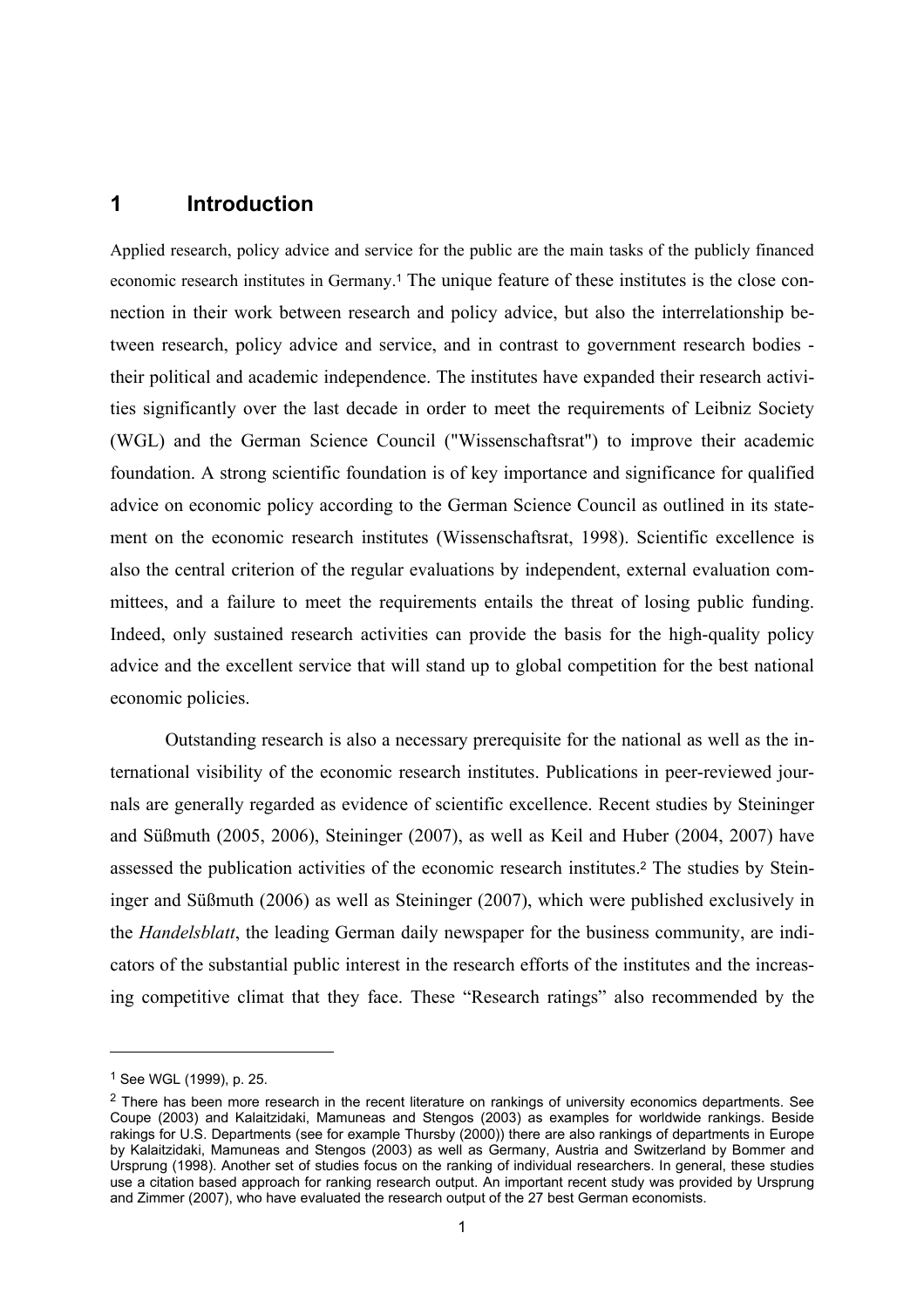German Science Council3document the efforts of the institutes to meet these increased demands for high-quality academic output, and thus also promote effective competition among the institutes.

Frey (2007) has recently attacked the evaluation approach as creating "evaluitis", since this would create the wrong incentives and generate a waste of resources. It would lead to the production of misleading statistics that would aim at proving false success. He suggests competition policy and a proper and highly selective manpower management as alternatives. However, competition among researcher should ensure that the best statistical basis will be established. Evaluation through rankings or through visits of evaluation committees using these rankings wisely will generate the right competitive environment without that no leadership can guarantee the proper development of an institution.

Our study examines the publication activities of Germany's economic research institutes in the peer-reviewed journals listed in the Social Science Citation Index for the period from 2000 to 2006. Various evaluation criteria are employed to provide a differentiated picture of the institutes' publication output. In addition to analyzing publication output, this study also aims at identifying the intensity with which the researchers employed at the respective institutes contribute to the research. The robustness of the results is examined in analyses using different evaluation criteria. The study aims to measure the extent to which the economic research institutes are meeting the demand to establish strong, broadly based scientific foundations for their policy advisory work and services, and to identify their publication strategies to reach their goals.

# **2 Background, Data and methods**

l

This study deals with the publications in peer-reviewed journals of the German economic research institutes that are members of the Leibniz Society (WGL). These institutes include the German Institute for Economic Research (DIW Berlin), the Kiel Institute for the World Economy (IfW), the ifo Institute for Economic Research (ifo), the Halle Institute for Economic Research (IWH), the Rhineland-Westphalian Institute for Economic Research (RWI) and the Centre for European Economic Research (ZEW), among many more research insti-

<span id="page-2-0"></span> $3$  The German Science Council is conducting now for the first time studies itself. The research ratings are currently being done for chemistry and sociology as "pilot disciplines".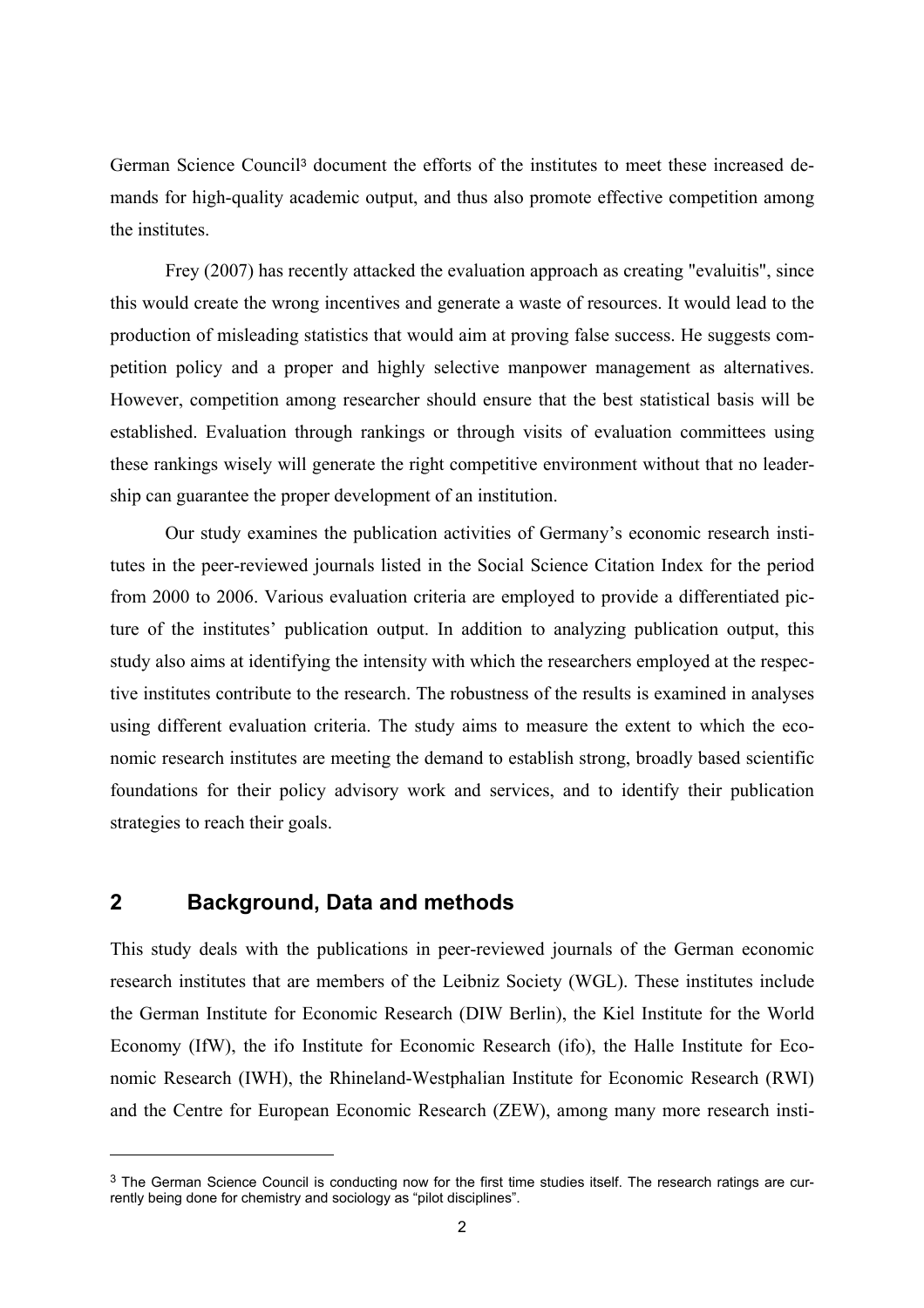tutes from various disciplines. Our study also takes into account publications of the Hamburg World Economic Archive (HWWA), which was a member of the WGL up to the end of 2006, and whose research is now being continued in part by the privately financed Hamburg World Economic Institute (HWWI).4The data used in this study are taken from the annual reports of the institutes or, insofar as not available there, from their websites.[5](#page-3-1)

As a tool for measuring publication output, our survey concentrates on the peerreviewed journals listed in the Social Science Citation Index (SSCI), which covers not only economics and all its sub-disciplines but also all related sciences such as sociology, political science, and demography. This breadth is particularly important since institutions like the research institutes that stand in the public spotlight require such a broad scientific basis given theinterdisciplinary nature of many different research topics.<sup>6</sup> The SSCI Index guarantees a high standard of quality in academic journals through strict admission criteria, and thus offers a natural benchmark for studies focusing on the evaluation of publications.

In order to carry out a clearly defined evaluation of the research institutes' publication output, this study only takes into account publications by permanent employees or permanent scholarship holders of the institutes. Publications by so-called (external) fellows and shortterm visiting fellows who list affiliation to the institutes in their publications are as a rule not taken into account, because this work is usually not original research conducted at the institutes. The networks with visiting fellows differ widely in character and function; they mainly provide research impulses for the scientific activities of the institutes. Here, we therefore consider only publications by fellows and visitors with a stay of six months or longer, based on data from employee lists published in the annual reports, on the internet, and in the CVs of the authors. This distinguishes the present study from its predecessors, most of which use the affiliation listed by the authors of the publications in question.

<span id="page-3-0"></span><sup>4</sup> Not taken into account here are the Bonn Institute for the Study of Labor (IZA) and the Science Centre Berlin (WZB). The WZB is a multi-disciplinary think tank with a small number of economists. Its research groups can rather be compared with larger endowed chairs at universities with a low level of teaching obligations. The IZA offers only temporary research positions, primarily employs young scientists after their doctorate and is largely an international network of researcher. Both institutions have a lower level of policy advice obligations, although they are committed to economic policy advice. In the analysis presented here, the HWWI is connected to the HWWA, where absolute figures are provided.

<span id="page-3-1"></span><sup>5</sup> In addition, the data were compared and if applicable corrected using the database ISI Web of Knowledge.

<span id="page-3-2"></span> $6$  Institutes such as the DIW Berlin have moreover a high share of researchers with non-economic and interdisciplinary research topics for instance in the departments for Energy, Transportation, and Environment and the Socio-economic Panel Study. Therefore research results are also published e.g. in renowned non-economic journals such as Energy Policy, Electoral Studies, International Migration Review, Journal of Gerontology, Public Opinion Quarterly, Sociological Methods and Research and Transportation Reviews.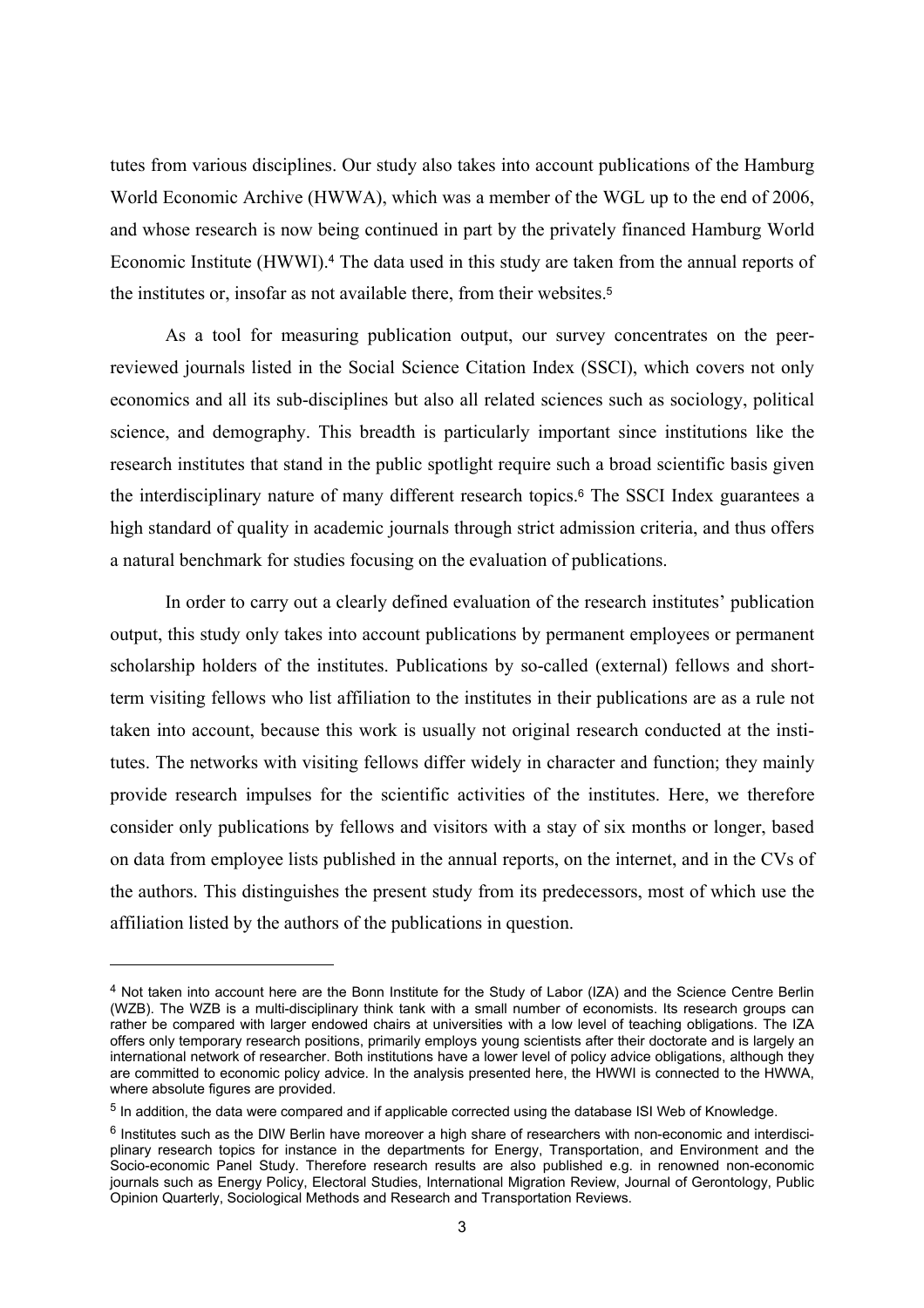# **3 Measurement and evaluation of the publications**

Various criteria are available for the bibliometric evaluation of the publication data. These range from simply counting articles, to adjusting data using quality weighting factors, and to conducting an impact analysis of the publications. This study does not limit itself to a single evaluation criterion, but rather employs a variety of indicators and different means of filtering the data to derive comprehensive findings on publication activities. It thus intends to produce more robust and meaningful findings than those of past studies. After all, narrowly defined analytical concepts are of little help to anyone.

Our evaluation of the number of publications in SSCI journals shows an increase in research output across all the institutes in the past few years, and thus confirms the basic results achieved in the previous literature. Fig. 1 exhibits publications in SSCI journals from 2000 to 2006. A significant increase in the published output by the institutes surveyed can be seen, with a rise from just 66 publications at the beginning of the period, as the average in the years 2000 and 2001, to over three times this number for the average of the years 2005 and 2006 with its 241 publications. This trend can also be observed at the level of the individual institutes. The growth was strongest at DIW Berlin, with an increase of 5.5 times the original figure, and weakest at IfW, with an increase of 0.8 times the original figure. It is also clear that DIW Berlin is the institute with the strongest research output based on the absolute number of publications since 2004, and thus has outpaced ZEW, which dominated the field from 2000 to 2003<sup>[7](#page-4-0)</sup>

The evaluation of the market shares of the absolute research output based on the three periods (2000 to 2001, 2002 to 2004, 2005 to 2006) in Fig. 2 shows that ifo, ZEW and DIW Berlin constantly feature shares of more than 15%. DIW Berlin is the only institute that succeeded in continuously increasing its publication output over the period of analysis. The falling market share of ZEW is also due to the higher publication figures of the other institutes. The number of SSCI publications by ZEW in 2006 indicates that the institute is following a similar course of development to DIW Berlin. The SSCI publication output of ifo, on the other hand, dropped from 2005 to 2006 (Fig. 1). RWI and IWH showed a moderate increase in the number of publications since 2003. IfW's publication output since 2002 has ranged

<span id="page-4-0"></span> $<sup>7</sup>$  DIW Berlin staff also has a low number of publications in peer-reviewed iournals of the Science Citation Index</sup> (SCI), the Arts & Humanities Citation Index (AHCI) and the CompuMath Citation Index (CMCI). These publications are not taken into account here in this study.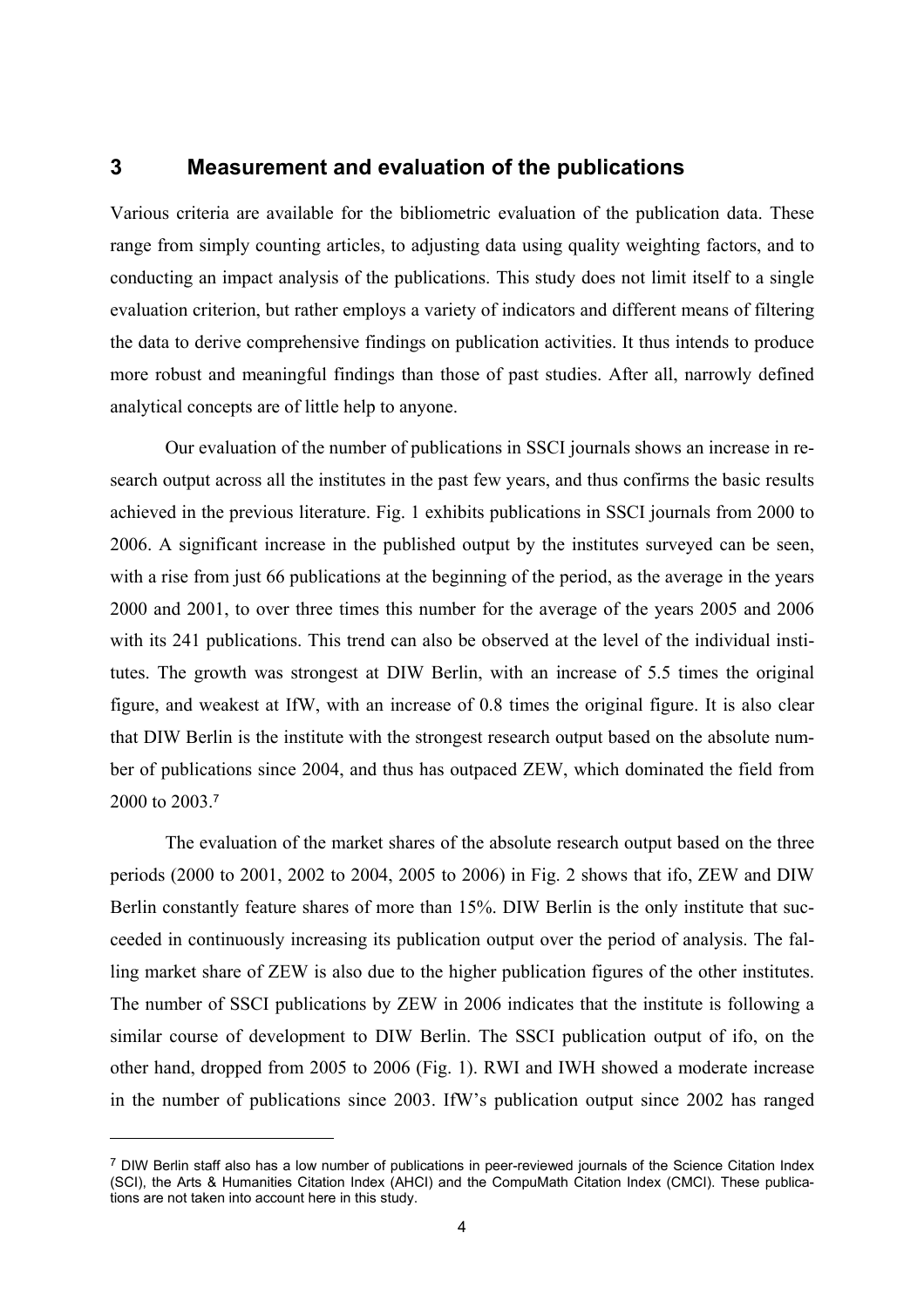from stagnation to a slight decrease. The results on the institutes' market shares are confirmed if co-authorships are also taken into account when measuring the publications by counting only a proportional share of joint publications with scholars from other institutes.[8](#page-5-0)

The absolute size of the research output measured by the total number of publications for each institute or the share of the total market are in fact comparably simple measures for research performance. However, they are also important indicators for the visibility of the institutes in academia. There is nothing wrong with absolute measures: The world champion in exports of 2007, Germany, and the likely new champion in 2008, China, is selected according to its absolute size, not in terms of exports divided by population size.

The number of published pages is also sometimes used as an indicator for measuring publication output (see the studies of Steininger and Süßmuth, 2005 and 2006, as well as Steininger, 2007). Fig. 3 shows publication lengths with pro rata consideration of coauthorships for the three periods. The aforementioned results for the institutes with a high share of the research output are robust overall. There was a slight shift in the market shares from DIW Berlin to ZEW and ifo, and IfW overtook the third place from ifo in the middle period. Larger changes can be observed only among the institutes with low market shares.[9](#page-5-1)

However, the publication length must generally be considered to be a problematic benchmark for assessing publication output. The printed word density per page varies between the journals, although this distortion can be corrected by adjustment factors. It is more important to recognize that the number of pages is largely regulated by the majority of journals, typically there is a fixed maximum. The exact length of an article is thus an insufficient indicator for its scientific substance. The fact that some journals allow for longer articles does not necessarily mean that these contributions are better.[10](#page-5-2)

While an assessment based on the absolute number of published papers provides a good measure of the visibility of the institute, it disregards the fact that the institutes differ widely in size. The absolute number of publications thus does not say anything about produc-

<span id="page-5-0"></span><sup>&</sup>lt;sup>8</sup> It is customary to divide a paper by the number of authors. This is a radical procedure as co-operations of scientists are desired particularly in research institutes – also with regard to the range of effect of the research and the policy advice and have a greater innovative potential. Particularly, empirically-oriented scientists work in teams and are thus discriminated compared to colleagues with a focus in theory where working alone is more common. Young scientists could provide better results if this criterion would be waived. However, in this study we follow the traditional procedure.

<span id="page-5-1"></span> $9$  See also the statements of Keil and Huber (2007), p. 4.

<span id="page-5-2"></span> $10$  The quality is better to assess by the frequency with which the articles are cited.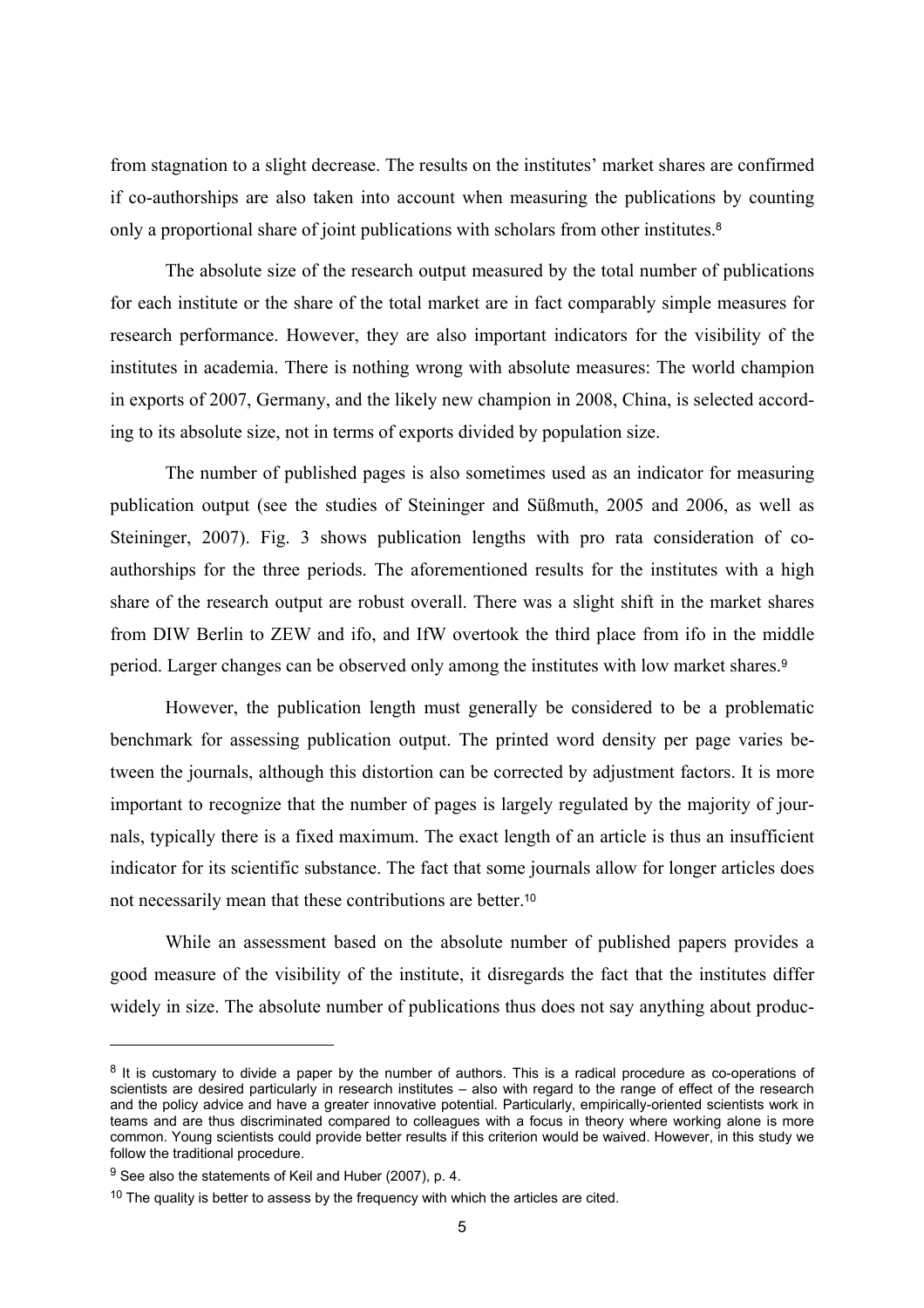tivity, that is, publication output in relation to the number of staff members working at the institutes. Hence, Fig. 4 exhibits the annual number of SSCI publications per researcher based on full-time equivalents (FTE).[11](#page-6-0) However, the development of the performance is similar for the relative publication output and for the absolute output.

In the years 2000 and 2001, on average only every tenth full-time equivalent researcher published in an SSCI journal. In the last two years 2005 and 2006, however, almost one of three researchers has been able to publish an article in an SSCI journal. This can be understood as a major success for German science.

DIW Berlin was the only institute to exceed the mark of 0.5 articles per full-time equivalent in the period surveyed, achieving a value of 0.68 in 2006. Based on this indicator, HWWA appears in a much better position over the period surveyed than based on the absolute research output.

A comparison of the market shares of relative and absolute research output shows that there are several clear changes in the publication ranking. The three best-placed (and large) institutes (DIW Berlin, ifo and ZEW) decreased in significance as compared to IfW, RWI, IWH and HWWA (compare Fig. 5 with Fig. 2). At HWWA and IfW, we see a higher relative research output than at DIW Berlin and ifo for the first two periods.[12](#page-6-1) The decision to remove HWWA from the list of publicly funded service institutions with the task of performing research has apparently had no effect on this institute's progress in research productivity.

Smaller shifts of the ranking in Fig. 5 are produced if other indicators are used for measuring the relative research output. The consideration of co-authorships assessed based on the number of publications as well as the publication length consistently leads to a fall in the market share of DIW Berlin. When the number of pages per full-time equivalent is weighted by institution, DIW Berlin maintains its position in the ranking only in the third period. In this case, ifo, ZEW, IfW and HWWA occupy better positions than before (see Fig. 6).

l

<span id="page-6-0"></span><sup>&</sup>lt;sup>11</sup> The data concerning the full-time equivalents of the institutes for the period from 2000 to 2005 were made available to the authors through the friendly support of Mr Steininger. The data for 2006 are estimates, which were forecast based on the ratio of the number of scientists to the number of full-time equivalents in 2005 by using the data concerning the number of scientists for 2006.

<span id="page-6-1"></span><sup>&</sup>lt;sup>12</sup> HWWI can show a publication output of 0.63 articles per full-time equivalent for 2006 (see Fig. 4). Owing to the structural change associated with the transition from HWWA to HWWI, the relative publication output of 2006 can no longer be compared with the previous values for the years 2000 to 2005 and is therefore disregarded.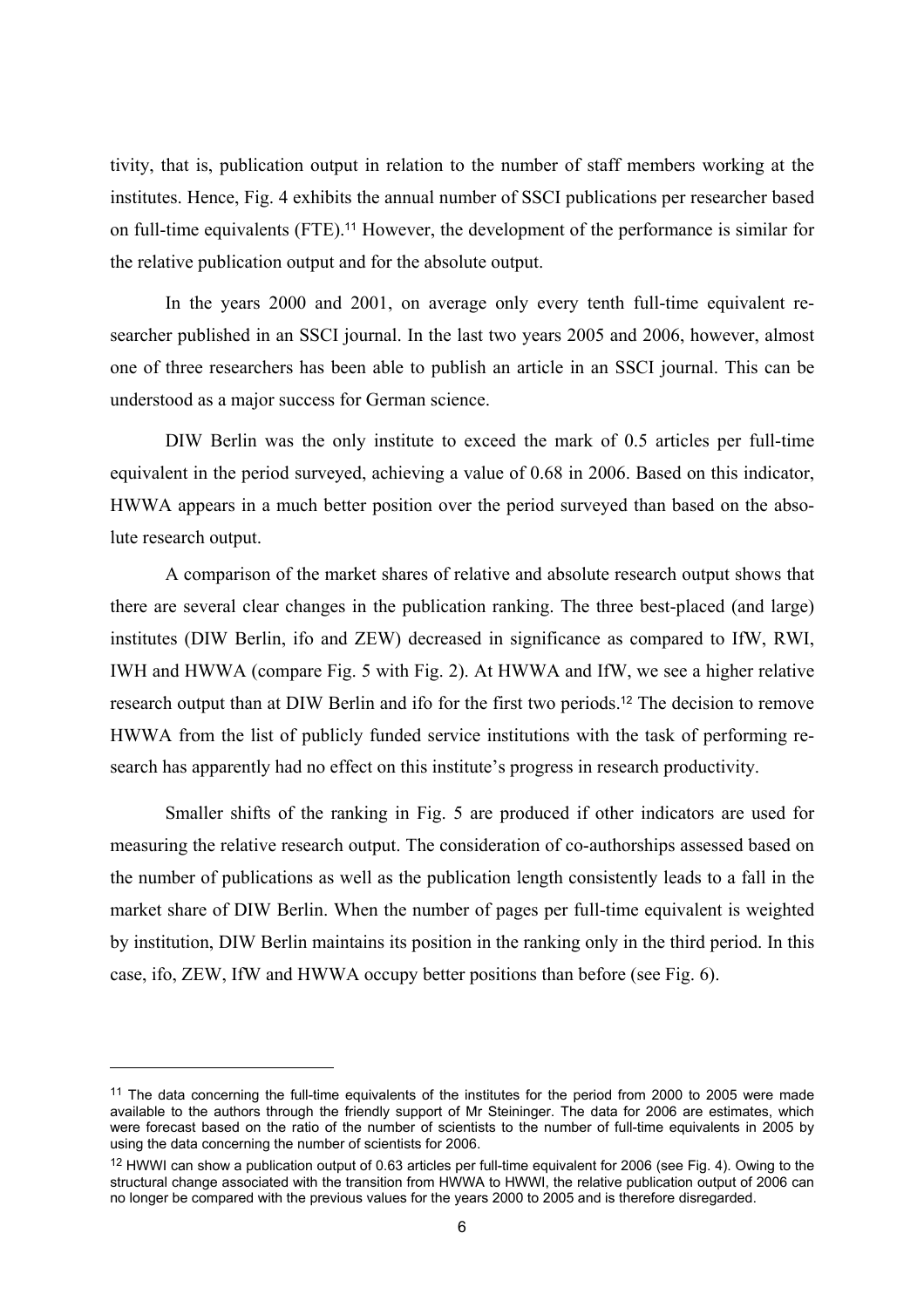#### **4 Robustness of the results with another selection of journals**

The results of the publication ranking are based on various assumptions. In their survey, Steininger and Süßmuth (2006) identify the eclectic selection of research institutes used in various surveys as a decisive factor for the research rankings produced. The following section shows, however, that the selection of journals used in the underlying journal reference list has a decisive influence on the rankings of the economic research institutes. We thus adopt the approach employed by Steininger and Süßmuth to establish full comparability of the consequences of this selection when compared with our findings so far.

The selection of journals of Steininger and Süßmuth is based on the results of the study of Bräuninger and Haucap (2001), which uses a survey among members of the Verein für Socialpolitik, the German Economic Association. In the study by Steininger (2007) out of a total of 150 journals from Bräuninger and Haucap's list, 64 were ultimately included, 51 of which are SSCI journals. However, non-peer-reviewed journals such as "Wirtschaftsdienst" or "Wirtschaftswissenschaftliches Studium" were included as well. In addition, important research fields such as energy and environmental economics, demography and related sciences such as sociology are not covered by journals on the Steininger list.[13](#page-7-0) Steininger and Süßmuth (2006) also consider the differing scientific quality of the publications by using weighting factors when setting up the publication ranking, which are also based on the survey results of Bräuninger and Haucap (2001). These weightings essentially reflect the views of German economics professors regarding these journals' scientific relevance and importance for their own work as well. Such a weighting appears questionable, at least if one intends to evaluate the publication output of research institutes that are obligated to provide advice on economic Research output in non-economics or interdisciplinary journals is completely disregarded, ignoring most of the scientific output of two out of seven departments at DIW Berlin. In order to achieve comparability, one would at least have to disregard these departments in the calculations for the full-time equivalents of the institute.

<span id="page-7-0"></span><sup>&</sup>lt;sup>13</sup> The SSCI Index currently covers 210 professional journals in economics, 105 in sociology, 99 in political science, and 21 in demography. The Steininger list is thus deliberately selective, this is part of a specific quality filter, which however in our opinion does not meet international standards.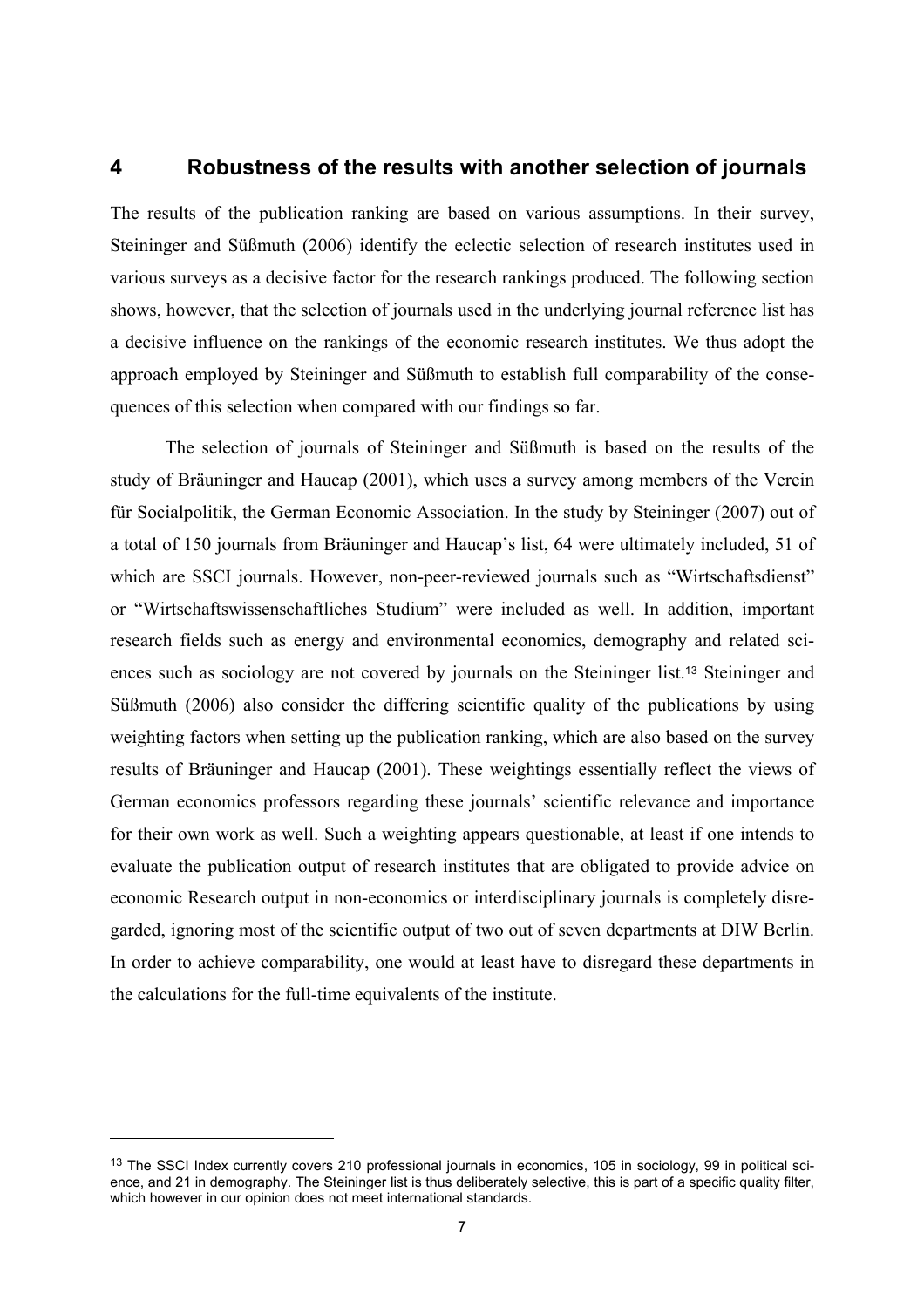The results of the publication ranking using the methods of Steininger and Süßmuth (2006) deviate in some cases substantially from the results cited above.[14](#page-8-0) Based on the journal reference list used with Steininger (2007) with consideration of the quality weightings Fig. 7 shows a fall in the research output over the three periods at ZEW and IfW as well as an increase in the research output of DIW Berlin and ifo. The ifo Institute achieves the highest market share in the last period, followed by DIW Berlin and ZEW. If the quality-weighted number of published pages is used as an indicator taking into account co-authorships, however, ZEW dominates the publication ranking across all periods (Fig. 8). The market shares of the publication output by DIW Berlin fall clearly behind ifo, ZEW and also IfW in the middle range of the ranking.

The analysis of the relative research output (productivity) in line with Steininger (2007) provides a similar picture. The ifo Institute shows the highest market share of research output for each of the same indicators weighted with the number of full-time equivalents for the last period. Based on the number of published pages per full-time equivalent, the ifo institute increased its research output threefold from 9 to 27% from the first to the last period. DIW Berlin was able to moderately increase productivity on a low level (Fig. 9 and 10).

The use of the Steininger list for publication evaluation has a substantial influence on the publication ranking as compared to the SSCI list. This influence can be seen most clearly based on the example of the ifo institute. Whereas based on the SSCI journal list ifo shows only a consistently slight increase in research output for the various indicators but no dominating position within the ranking, based on the Steininger data, it shows the highest growth rates in research output as well as the highest relative research output in the years 2005 and 2006. The differences to the SSCI evaluation are most striking, if the relative publication length is used as an indicator. The leading position occupied by DIW Berlin in the years 2005 and 2006 based on the SSCI data is not reproduced when using the Steininger list. In addition, a sharper fall in the research output of IfW can be observed in the latter case. The research output of ZEW, on the other hand, proves to be relatively robust to both lists.

The different results of the publication evaluations allow the conclusion that the shifts within the publication ranking are dependent on the specific selection of journals in the refer-

<span id="page-8-0"></span><sup>14</sup> As opposed to the procedure of Steininger and Süßmuth (2006) as well as Steininger (2007) no adjustment is made here in this study to adjust for the affiliation of a person with different academic institutions. We allocate everbody to the institution with the major employment position.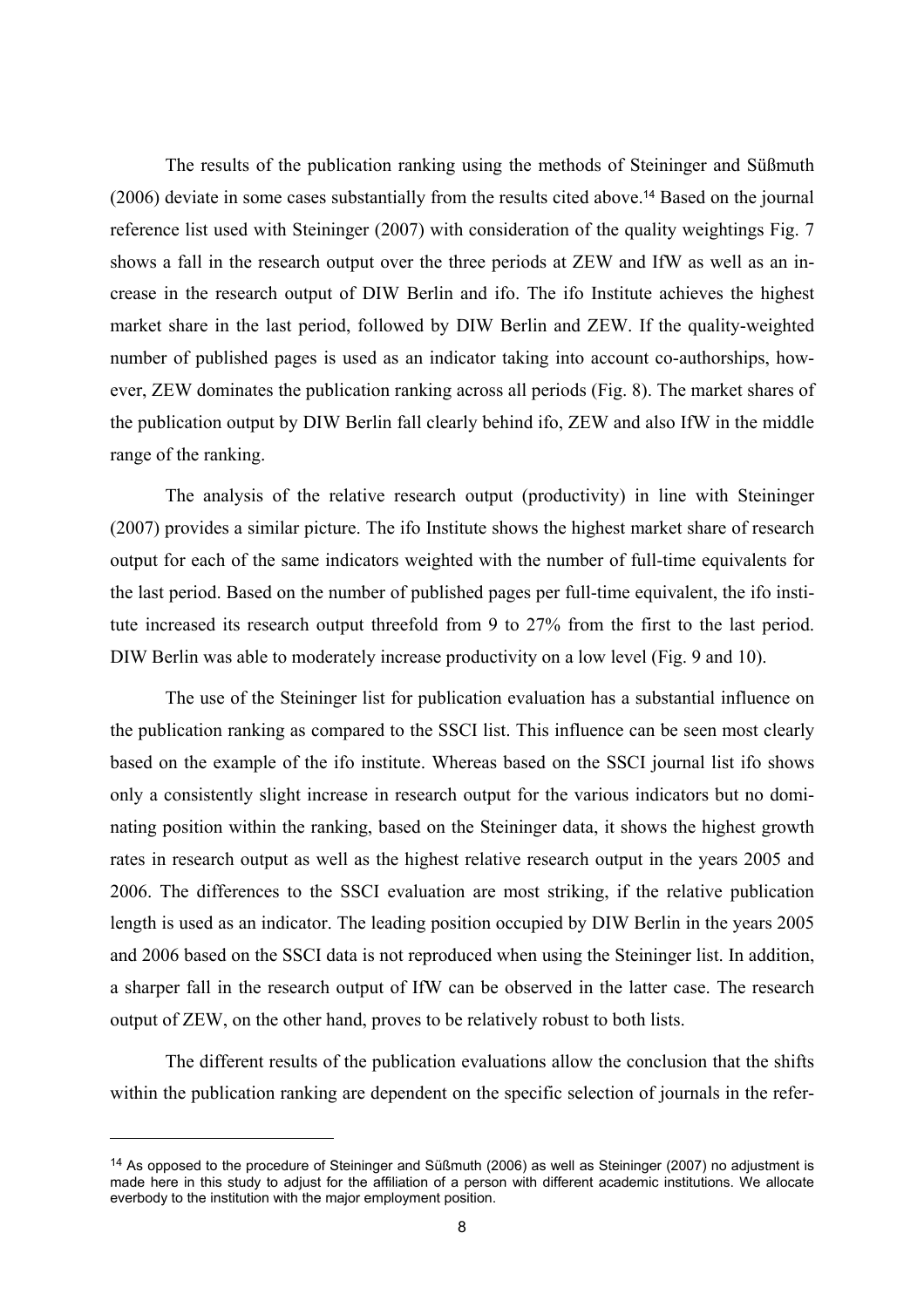ence list of Steininger and Süßmuth (2006) and in particular of Steininger (2007). The survey used to compile a journal list and to create quality weights was conducted mainly among German-speaking economists affiliated with universities, whose focus is primarily economic theory. The Steininger list thus does not necessarily include journals relevant for the task of the economic research institutes, whose research focus is primarily empirical. It also has a bias against non-economics and interdisciplinary journals. The Steininger list therefore appears less suitable for the objective aim of this study to survey the implications of different measurement concepts as compared with the more comprehensive SSCI list.[15](#page-9-0) When using the Steininger list, one should at least adjust the full-time equivalents by those departments at the institutes that are not covered with their research areas by the listed journals in order to guarantee a certain degree of comparability.

# **5 Quality analysis**

The quality aspect is examined in more detail below, also within the framework of the SSCI data. In addition to weighting the publication data by the number of co-authors as well as within the framework of the comparison of productivity by full-time equivalents, we also carry out a quality weighting of SSCI publications in order to analyse in more detail how a quality weighting based on Steininger (2007) influences the publication ranking. Here, for the quality weighting of the SSCI publications, in contrast to Steininger and Süßmuth (2005, 2006), we use the impact factors generally employed in the literature, which are derived from the journals' citation frequency.[16](#page-9-1)

The presentation in Fig. 11 shows that when taking into consideration the quality aspect—as in the simple analysis of the number of SSCI publications—ZEW shows the highest market share for the first two periods and DIW Berlin for the last period. Different trends can be observed between the individual periods at the ifo institute, IfW, and the HWWA. It is interesting that the developments at ifo and IfW are very similar here to results based on the Steininger data. However, the market shares of the research output of these two institutes are

l

<span id="page-9-0"></span><sup>15</sup> See also the arguments of Keil and Huber (2004), p. 364.

<span id="page-9-1"></span><sup>&</sup>lt;sup>16</sup> See Neary et al. (2003), p. 1244. No impact factors are available for a few journals. These journals are not taken into account in the further evaluation of the publications.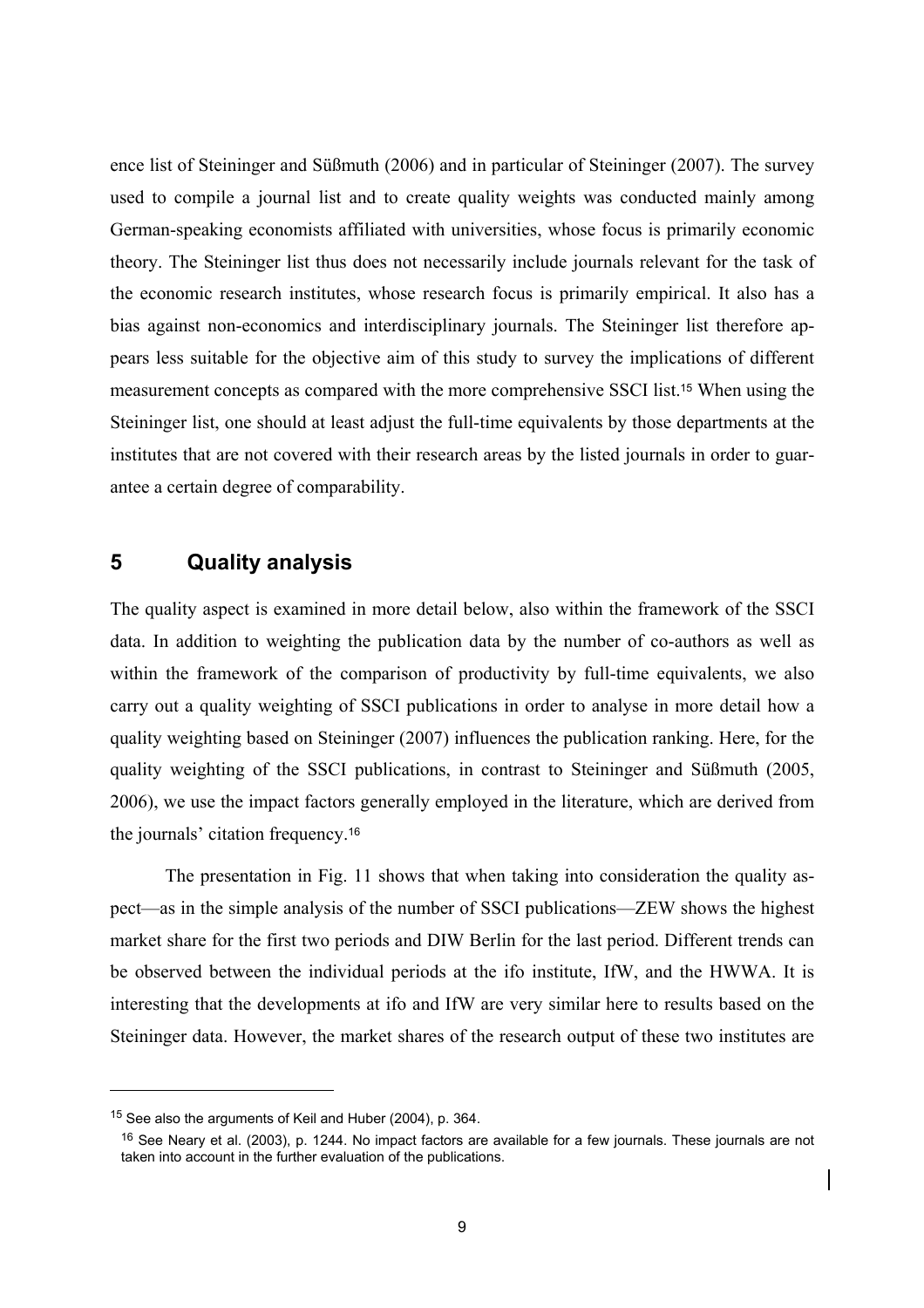now far smaller. This fact indicates that the relatively low number of journals in the Steininger list and its choice-based bias clearly has an affect on the level of the market shares assessed and thus on the research ranking compared with the SSCI Index. Comparable results are obtained if an adjustment is also made with respect to the number of co-authors.

The presumed division between institutes with strong research output and institutes with weak research output measured in market shares diminishes steadily if the institutes' productivity is analyzed based on the quality-weighted relative research output in relation to full-time equivalents. Here, as with the previous analysis, this produces decreasing market shares at DIW Berlin, ifo, and ZEW and increasing shares at the other institutes (Fig. 12). However, DIW Berlin is still in the lead in the last period and more up-front in comparison with the ZEW.

The publication ranking of the institution-weighted numbers of pages in SSCI publications taking into account the quality aspect but not adjusting for staff size (Fig. 13) only leads to smaller changes in the order compared with Fig. 3. Again, DIW Berlin replaces ZEW in the leading position in the last period.

The relevant evaluation of the relative publication output assessed in numbers of pages (Fig. 14) also supplies comparable results as the evaluation without consideration of the quality aspect in Fig. 6. A higher market share of IfW can be observed here for the years 2000 to 2004. However, again DIW Berlin is taking the clearly leading position in the last period.

# **6 Distribution within the institutes**

Analyses of publication achievements usually deal exclusively with the evaluation of the overall research output, but not with the internal distribution of this research. However, for an institution-related assessment of research and policy advice, the question of how broad the research base is among the employees is of central importance, since advice (and service) should be based on research in each individual case. Therefore, we surveyed for the first time how the publication output is distributed over the scientists employed at the respective institutes. Steininger and Süßmuth (2005, 2006) also note that high-quality economic policy advice requires high-quality research, as demonstrated by a high level of publication activities at the respective institutes.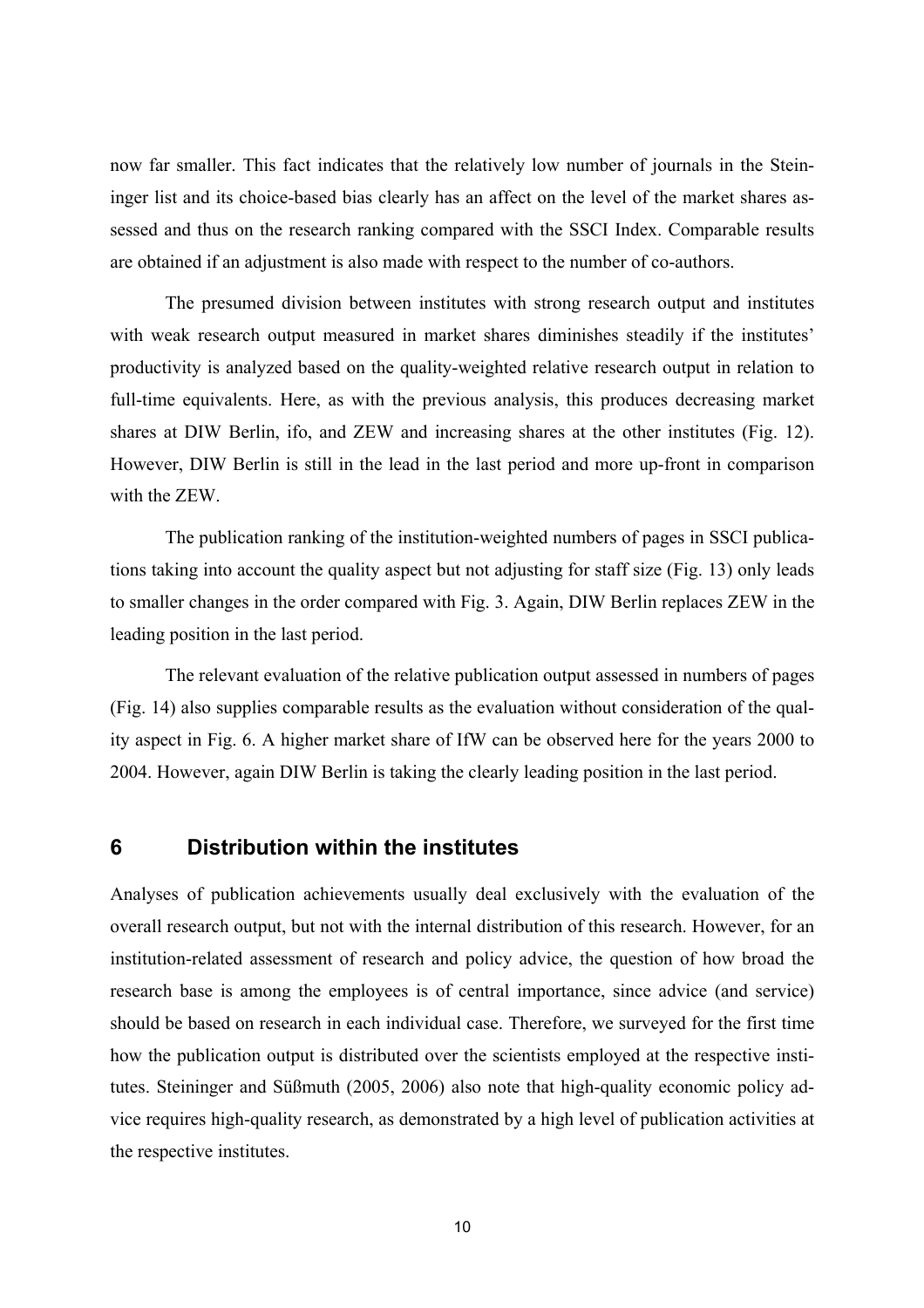The scientific foundation necessary for the institutes' policy advisory work can only be ensured through the involvement of as many "heads" as possible in the preparation of research publications. A concentration of publications among a few employees with a high level of research output is not sufficient to guarantee the provision of high-quality economic policy advice throughout an institution.

The distribution of the publication output among individual researchers in the institutes can be illustrated using the concept of the Lorenz curve. Here, the Lorenz curve states the percentage of researchers who contributed to a certain percentage of publication output.[17](#page-11-0) The publication data are initially adjusted by external co-authorships and subsequently ordered according to the number of publications for the construction of the Lorenz curve.

Due to the low numbers of publications in the first few years of the period surveyed, the analysis concentrates on the years 2004 and 2006. Fig. 15 shows that no more than 25% of the researchers (assessed in full-time equivalents) contributed directly to the publication output in any of the institutes in 2004. The Lorenz curves of the institutes are comparably close to each other. The research output was concentrated heavily among just a few researchers at HWWA and IWH in 2004. The broadest distribution of publications among researchers within an institute was seen at DIW Berlin, closely followed by IfW.

The publication distribution changed considerably in 2006 (Fig. 16). The increasing distance between the Lorenz curves illustrates the different developments underway in the research institutes. In particular, DIW Berlin and ZEW show a far higher share of researchers involved in publications in peer-reviewed journals: at DIW Berlin, almost every second researcher was involved in an SSCI journal publication in 2006. In the last two years, the IfW was unable to maintain his performance and showed a higher concentration of research in 2006 than two years before. In 2006, the strongest concentration of publication activities in peer-reviewed journals was observed at the ifo Institute, where just under 20% of the researchers contributed to these publications.

<span id="page-11-0"></span> $17$  With an equally distributed publication output of all researchers the Lorenz curve is identical with the bisecting line. The greater on the other hand the area between the angle bisector and the Lorenz curve the more unequal is the distribution of the publication output within the institute.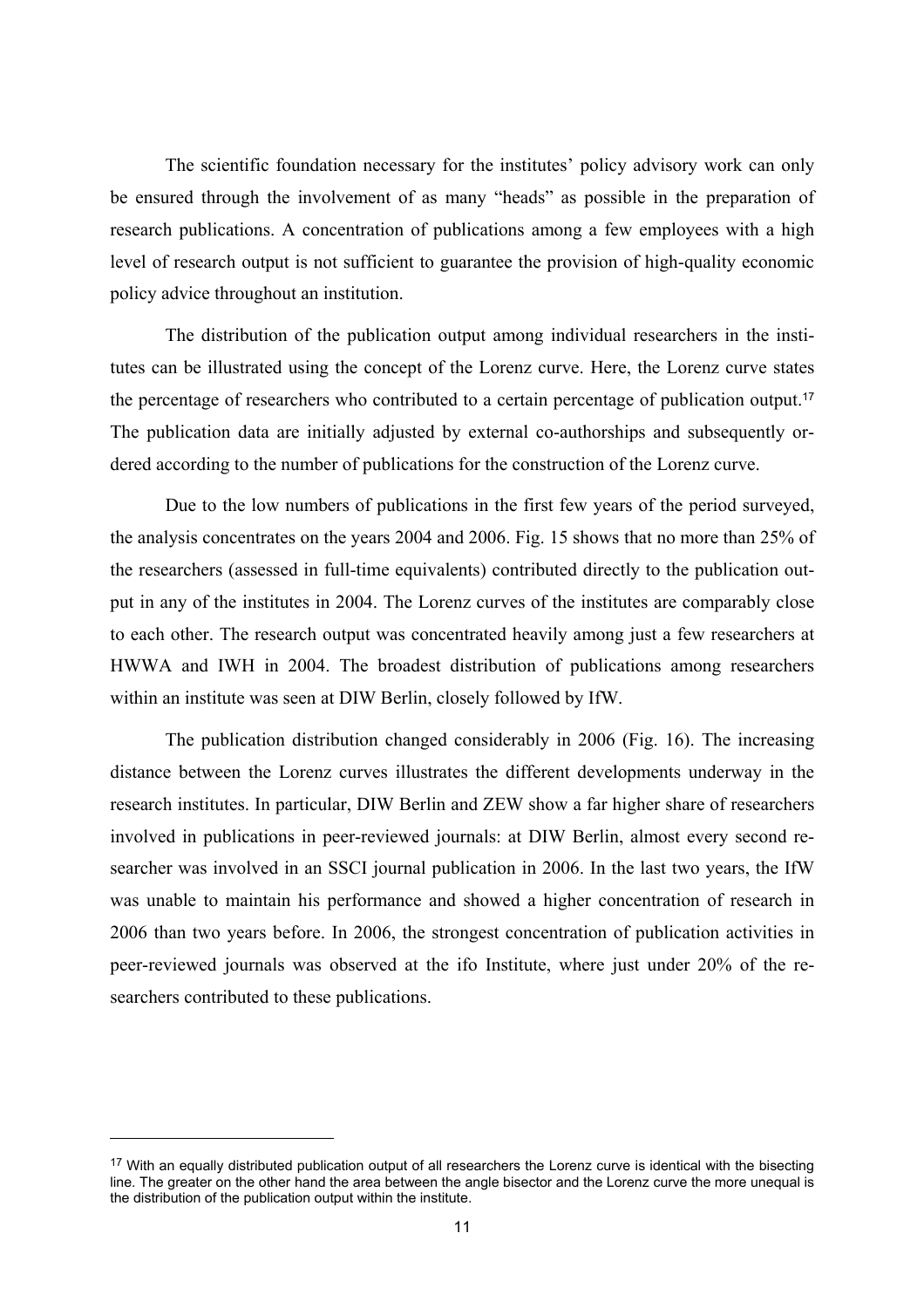# **7 Conclusions**

A significant increase can be observed in the German economic research institutes' publications in peer-reviewed journals since the year 2000. DIW Berlin has made the strongest contribution to this development and has achieved the highest visibility based on the absolute number of peer-reviewed publications. The analysis of SSCI publication data, also using further indicators, in particular controlling for academic quality, leads to shifts in the market shares away from those institutes with high publication output. The ranking of the institutes nevertheless appears to be robust. The differences in the market shares between the institutes are much smaller with the relative publication evaluation, which is an indicator for the productivity of the researchers at the institutes.

The analysis shows that in evaluating publication activities, both the number and the length of publications as well as the selection of the journal reference list have a significant influence on the ranking. In those cases, major changes in the publication ranking result. The selection of journals leads to distortions in the measurement of research output if the list does not comprise important research fields, as with the list compiled by Steininger and Süßmuth (2005, 2006) and Steininger (2007). The SSCI list is the more suitable reference list for the aim of such an analysis: it appears more appropriate in the context of the tasks assigned to the economic research institutes and most useful for their assessment through a research ranking.

The results found for the distribution of publication efforts in connection with the further results of this study indicate different publication strategies within the institutes. A higher concentration of publication activities among a low number of researchers can be observed at the ifo institute and at the IfW, which are more oriented towards university research benchmarks. On the other hand, the publications of DIW Berlin and ZEW are distributed across a significantly greater share of scientists, who have published rather articles in the broad majority of peer-reviewed journals.

The evaluation of the distribution of publications shows that the institutes need to increase their efforts to ensure a solid academic foundation for their economic policy advice across the full spectrum of research staff. In the year 2006, ZEW and DIW Berlin have already achieved considerable progress for this objective.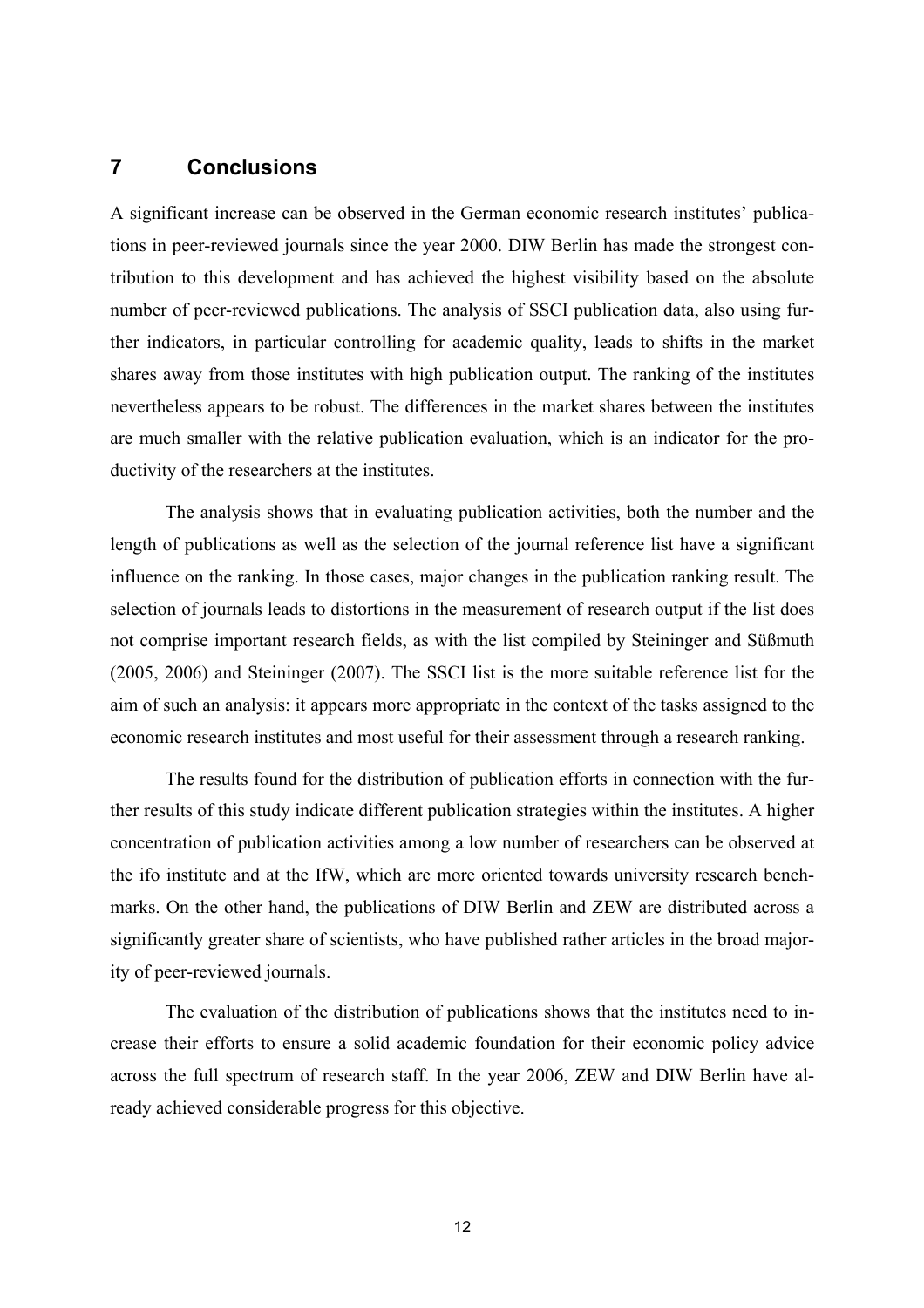There is, however, a quantity-quality trade-off: If only the more gifted scientists are allowed to publish in an institute, the share of high quality journals that can be reached is higher. Hence, if the objective is to bring most research staff to regular publications as is the objective now, one has to accept a decling share of high quality journals with a rising total number of publications, at least in the long run. Only in the short run, one may be able to simultaneously increase quality and quantity by qualifying current staff and employing better people.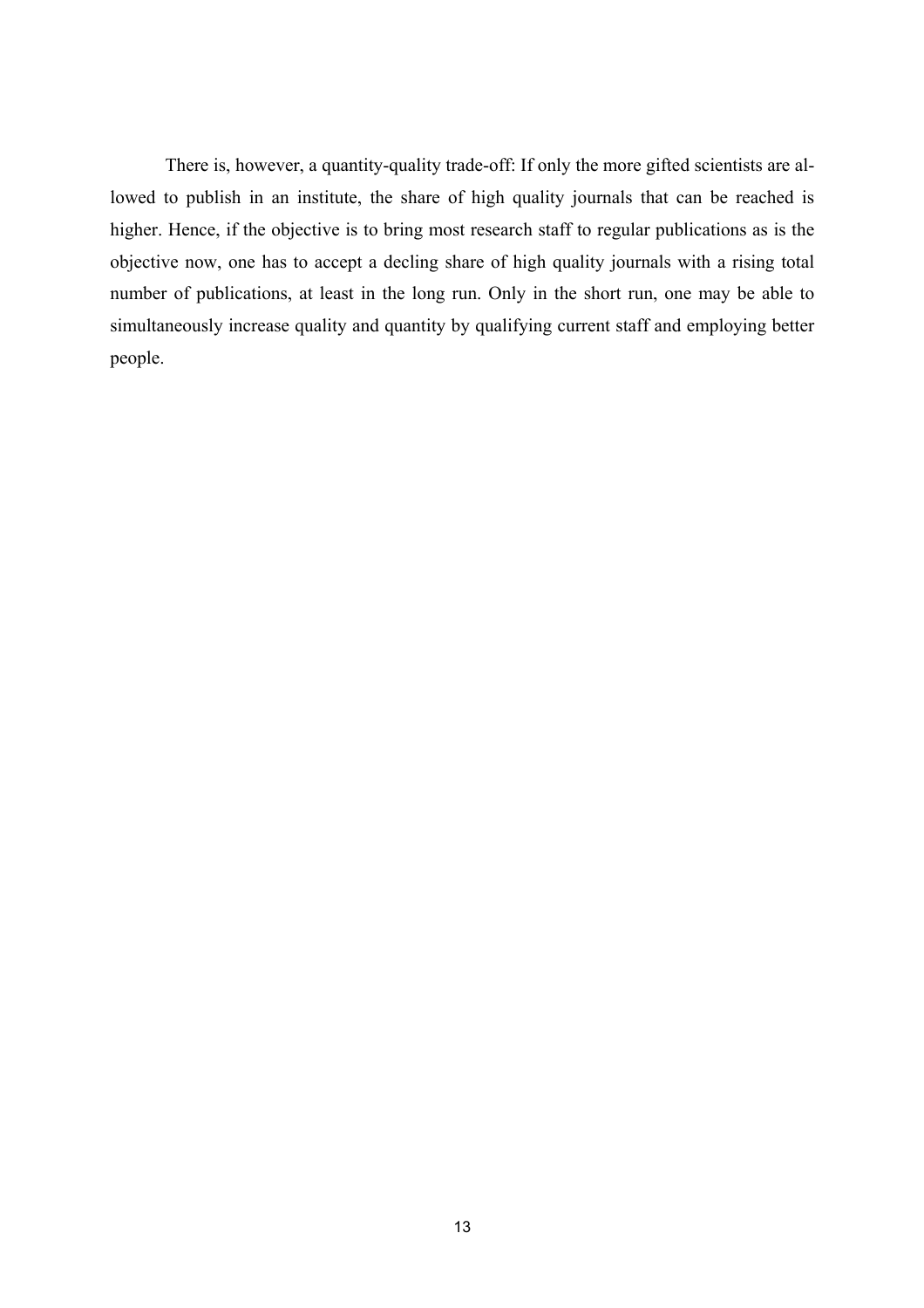# **References**

- Bommer, R., Ursprung, H. (1998) Spieglein, Spieglein an der Wand. Eine publikationsanalytische Erfassung der Forschungsleistungen volkswirtschaftlicher Fachbereiche in Deutschland, Österreich und der Schweiz. Zeitschrift für Wirtschafts- und Sozialwissenschaften 118, 1–28
- Bräuninger, M., Haucap, J. (2001) Was Ökonomen lesen und schätzen: Ergebnisse einer Umfrage. Perspektiven der Wirtschaftspolitik, 2 (2), 85–210
- Coupe, T. (2003) Revealed Performances: Worldwide Rankings of Economists and Economics Departments, 1990-2000. Journal of the European Economic Association 1(6), 1309-1345
- Frey, B. (2007) Evaluierungen, Evaluierungen ... Evaluitis. Perspektiven der Wirtschaftspolitik, 8 (3), 207–220
- Huber, P., Keil, A. (2007) Ach wie gut, dass niemand weiß ...? Anmerkungen zur Methodenwahl bei Institutsrankings. WIFO Working Papers 287
- Kalaitzidakis, P., Mamuneas, T., Stengos, T. (2003) Rankings of Academic Journals and Institutions in Economics. Journal of the European Economic Association 1(6), 1346-1366
- Keil, A., Huber, P. (2004) "Wo die Luft dünn wird..." Zur Publikationstätigkeit der Wirtschaftsforschungsinstitute Österreichs und Deutschlands. Perspektiven der Wirtschaftspolitik, 5(3), 363- 375
- Neary, J., Mirrlees, J, Tirole, J. (2003) Evaluating Economics Research in Europe: An Introduction. Journal of the European Economic Association 1(6), 1239-1249
- Steininger, M., Süßmuth, B. (2005) Elfenbeinligen und ihre Erfassung: Ein Kommentar und eine neuerliche Messung der Publikationstätigkeit der Wirtschaftsforschungsinstitute im deutschsprachigen Raum: 1989–2003. Perspektiven der Wirtschaftspolitik, 6 (3), 409–420
- Steininger, M., Süßmuth, B. (2006) Publish or Perish? Die Publikationsaktivitäten deutscher Wirtschaftsforschungsinstitute: 1997-2005, (Version: 14.02.2006)
- Steininger, M. (2007) Denkfabriken im Vergleich: Die Publikationsaktivität deutscher Wirtschaftsforschungsinstitute 2000-2006, (Version: 09.07.2007)
- Thursby, J. (2000) What Do We Say about Ourselves and What Does It Mean? Yet Another Look at Economics Department Research. Journal of Economic Literature, 38, 383-404
- Ursprung, H., Zimmer, M. (2007) Who is the "Platz-Hirsch" of the German Economics Profession? Jahrbücher für Nationalökonomie und Statistik, 227/2, 187-208
- Wissenschaftsrat (1998) Stellungnahme zu den Wirtschaftsforschungsinstituten der Blauen Liste in den alten Ländern – Allgemeine Gesichtspunkte. In: Stellungnahme zu den Instituten der Blauen Liste, Bd. III, Köln
- WGL (1999) Stellung und Bedeutung der Wissenschaftsgemeinschaft Gottfried Wilhelm Leibniz e. V. in der deutschen Forschungslandschaft, 1. Memorandum, Dresden/Bonn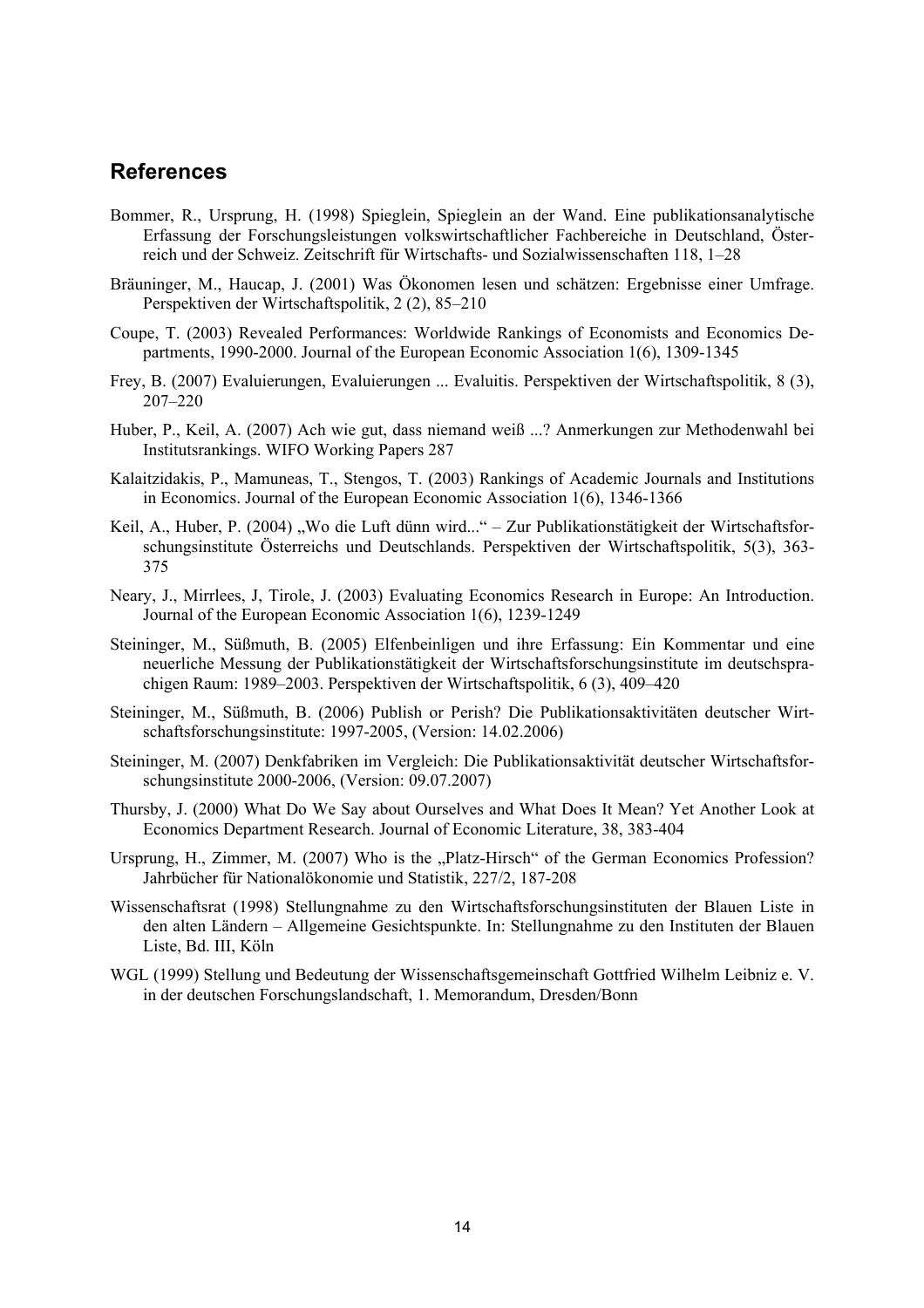



 Sources: Annual reports of the institutes; calculations of DIW Berlin. DIW Berlin 2007





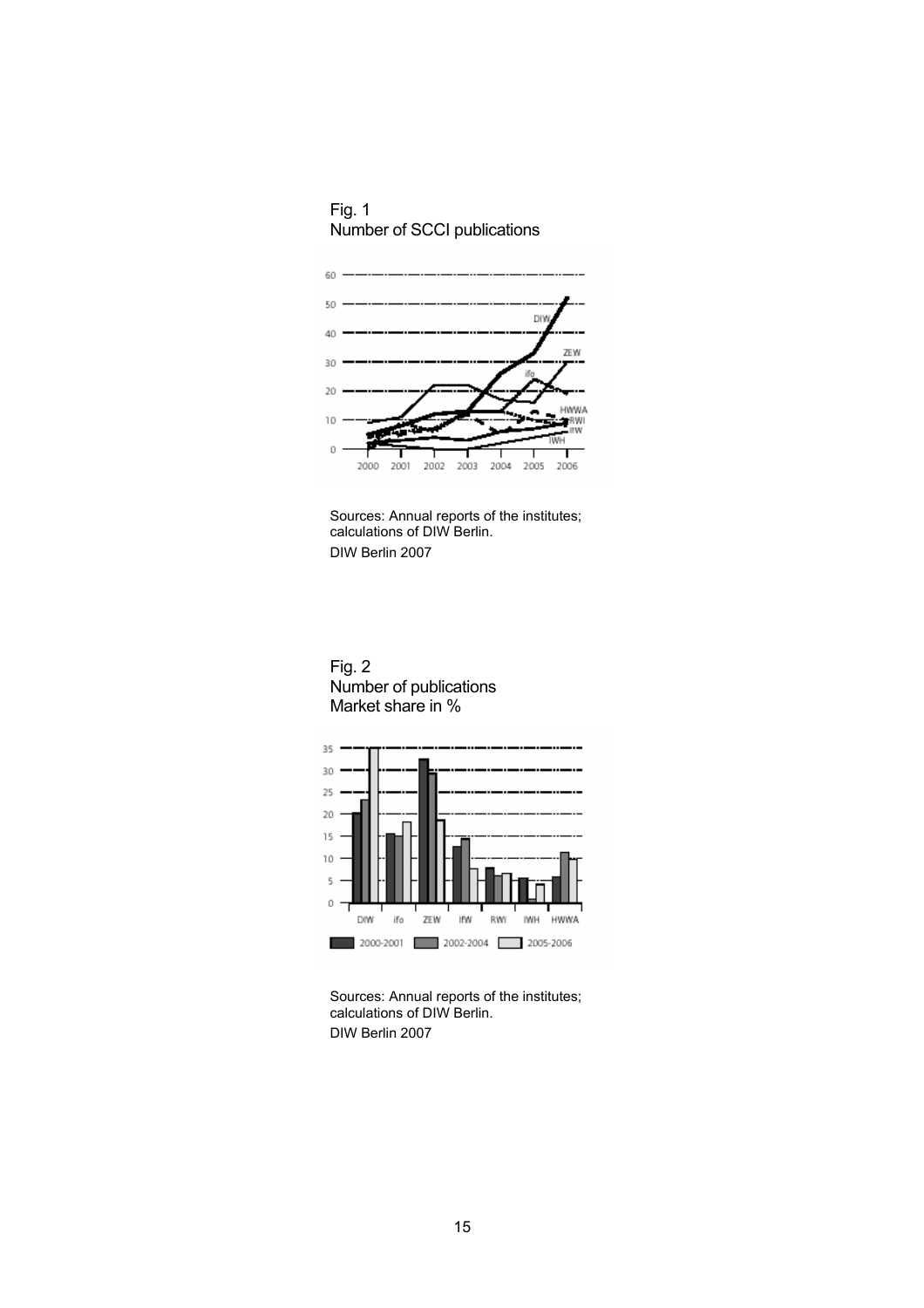Fig. 3 Number of pages weighted by institutions in SSCI publications Market share in %



Sources: Annual reports of the institutes; calculations of DIW Berlin. DIW Berlin 2007





Sources: Annual reports of the institutes; calculations DIW Berlin. DIW Berlin 2007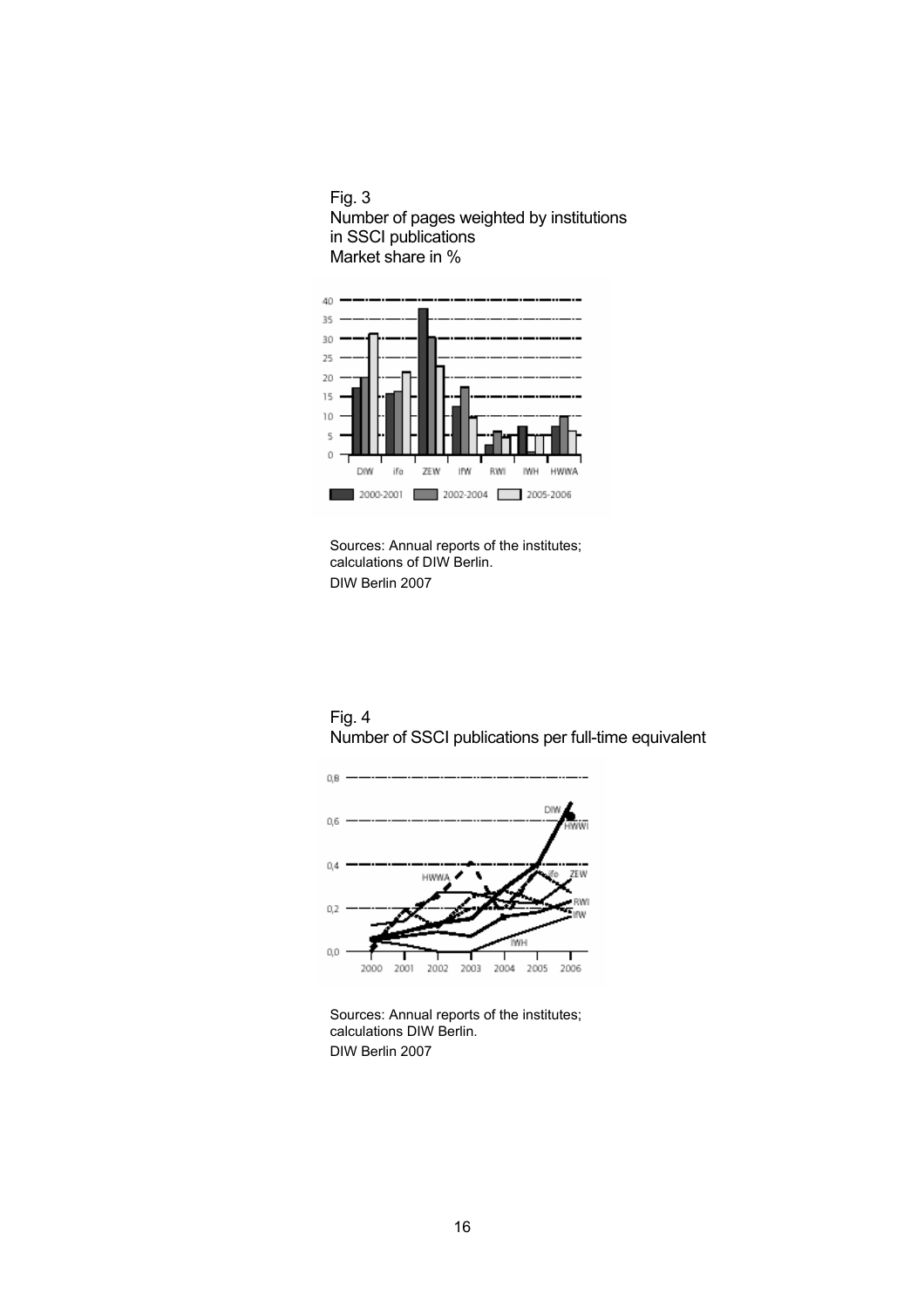Fig. 5

Number of SSCI publications per full-time equivalent Market share in %



Sources: Annual reports of the institutes; calculations of DIW Berlin. DIW Berlin 2007





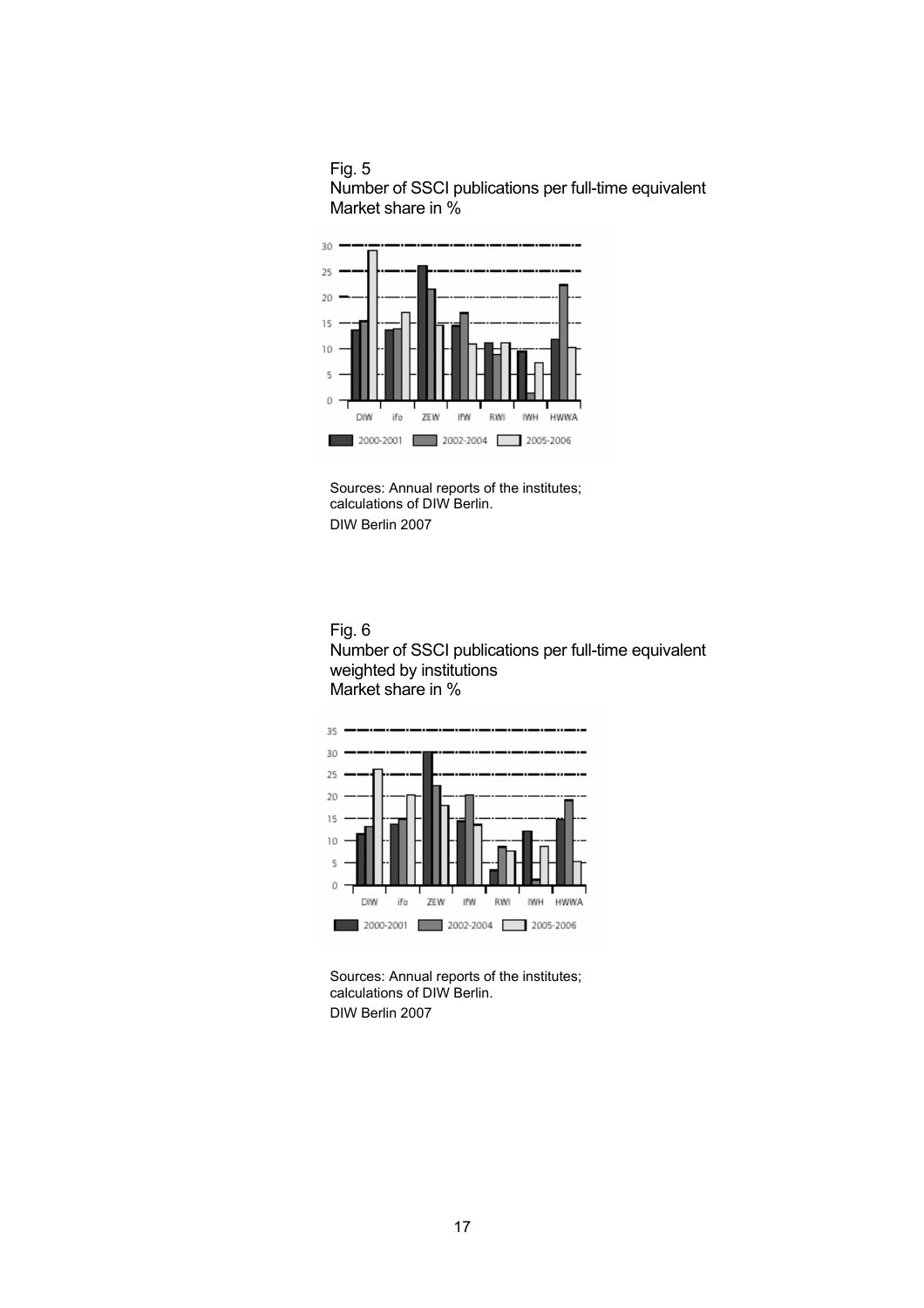Fig. 7 Number of publications (Steininger list) Market share in %



Sources: Annual reports of the institutes; calculations of DIW Berlin. DIW Berlin 2007





Sources: Annual reports of the instiutes; calculations of DIW Berlin. DIW Berlin 2007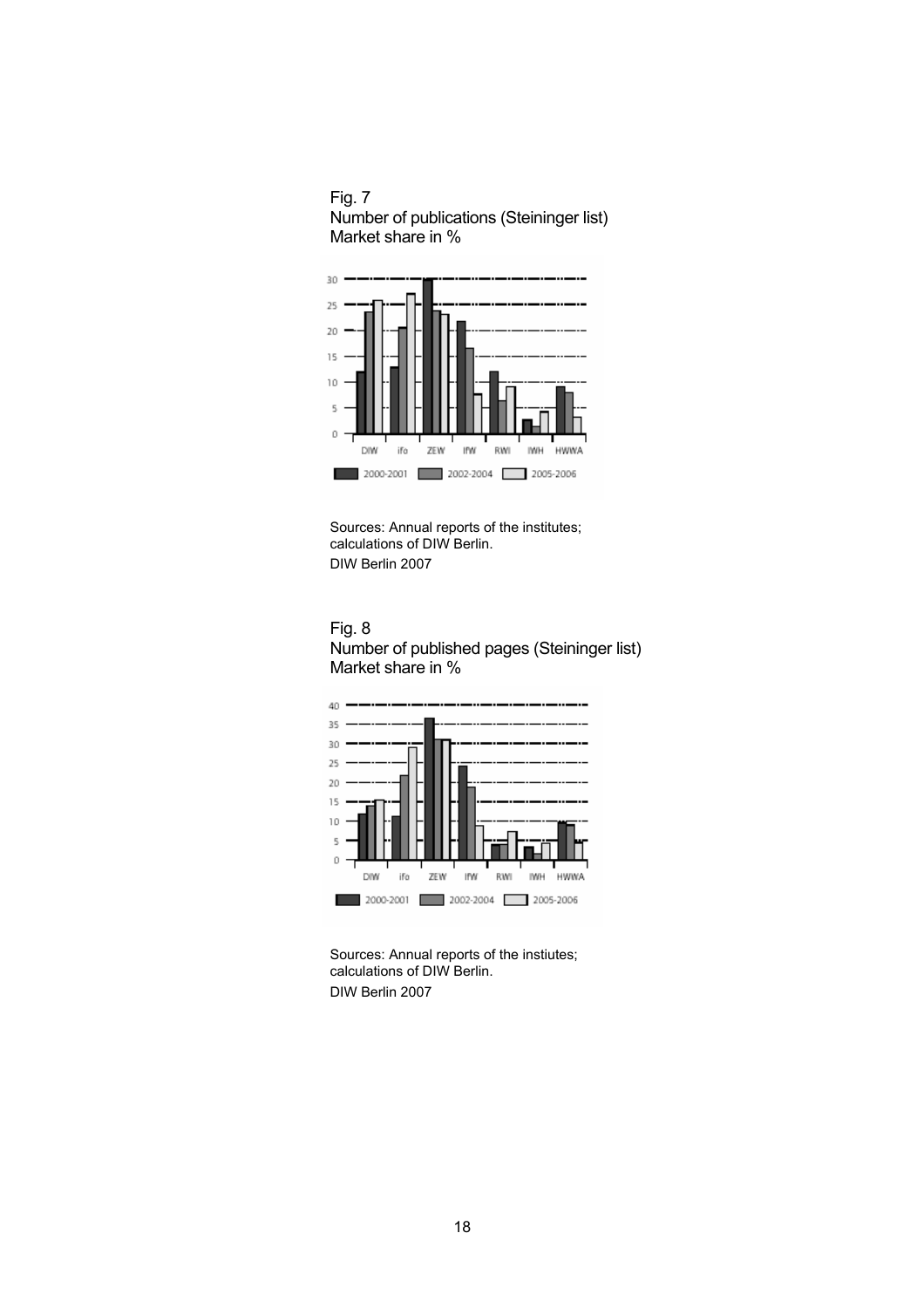Fig. 9 Number of publications per full-time equivalent (Steininger list) Market share in %



Sources: Annual reports of the institutes; calculations of DIW Berlin. DIW Berlin 2007





Sources: Annual reports of the institutes; calculations of DIW Berlin. DIW Berlin 2007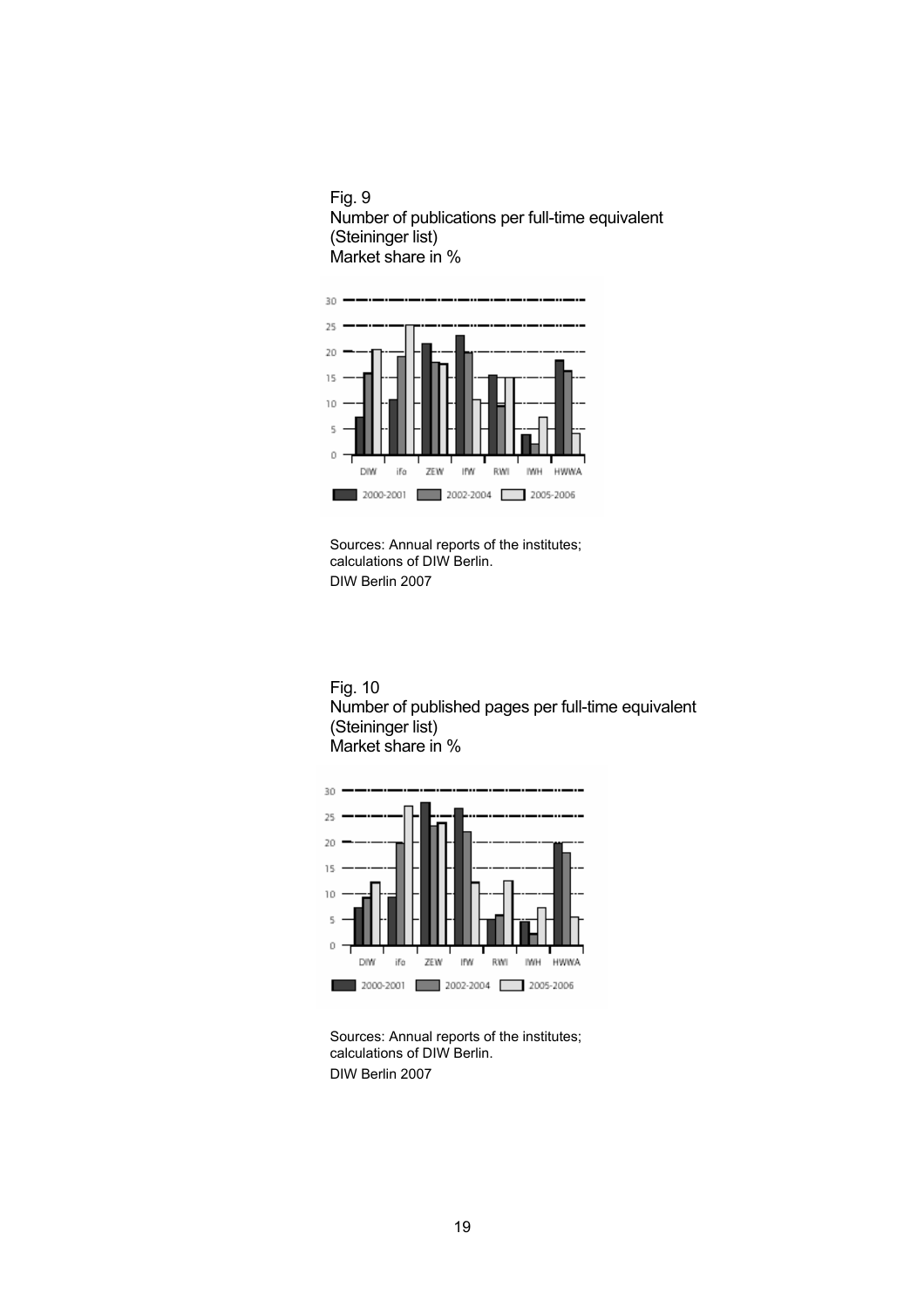Fig. 11 Number of SSCI publications weighted with impact factors Market share in %



Sources: Annual reports of the institutes; calculations of DIW Berlin. DIW Berlin 2007



Number of SSCI publications weighted with impact factors per full-time equivalent Market share in %



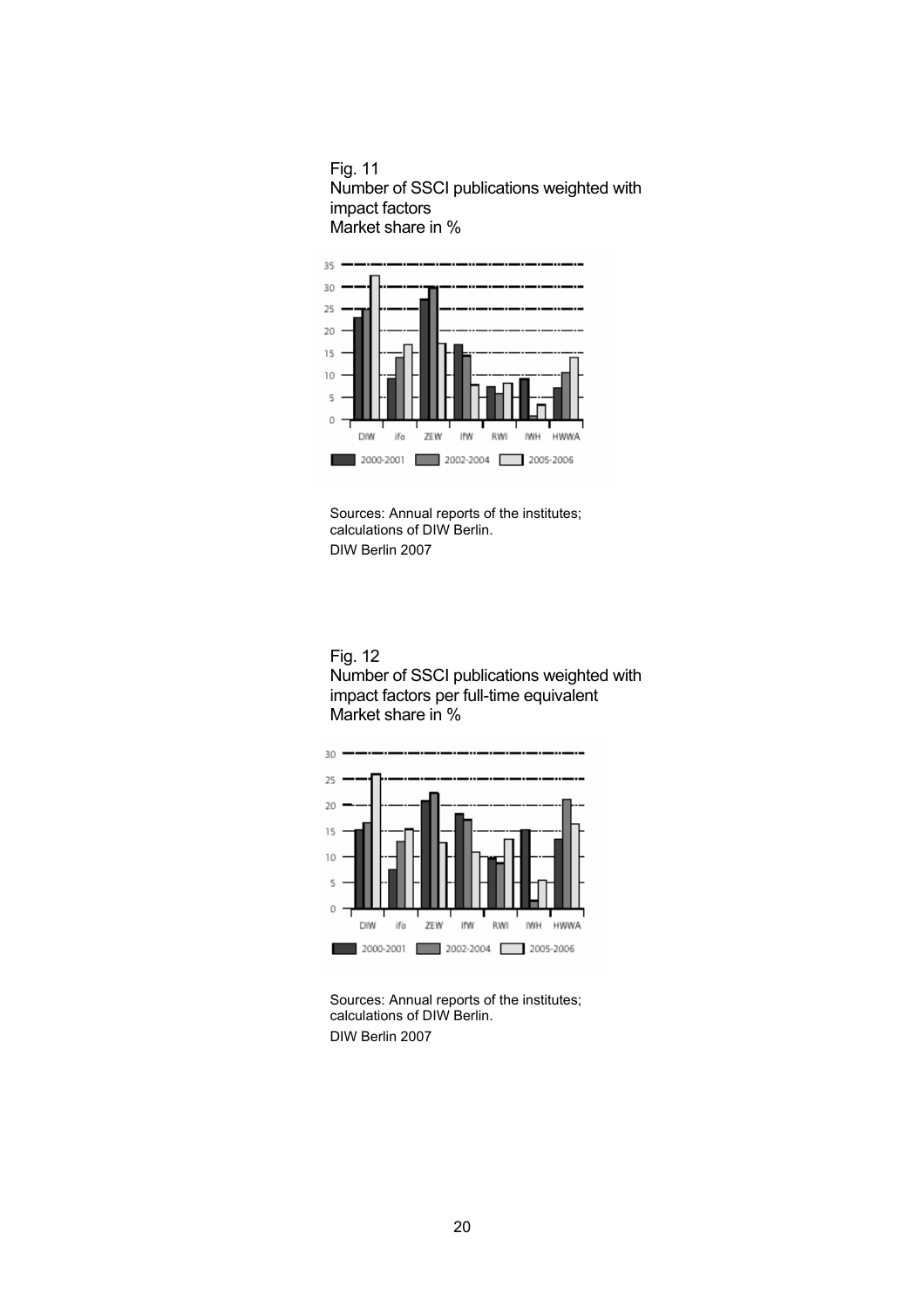Fig. 13 Institution-weighted numbers of pages in SSCI publications weighted with impact factors Market share in %



Sources: Annual reports of the institutes; calculations of DIW Berlin.

DIW Berlin 2007

Fig. 14

Institution-weighted numbers of pages in SSCI publications weighted with impact factors per full-time equivalent Market share in %



Sources: Annual reports of the institutes; calculations of DIW Berlin.

DIW Berlin 2007